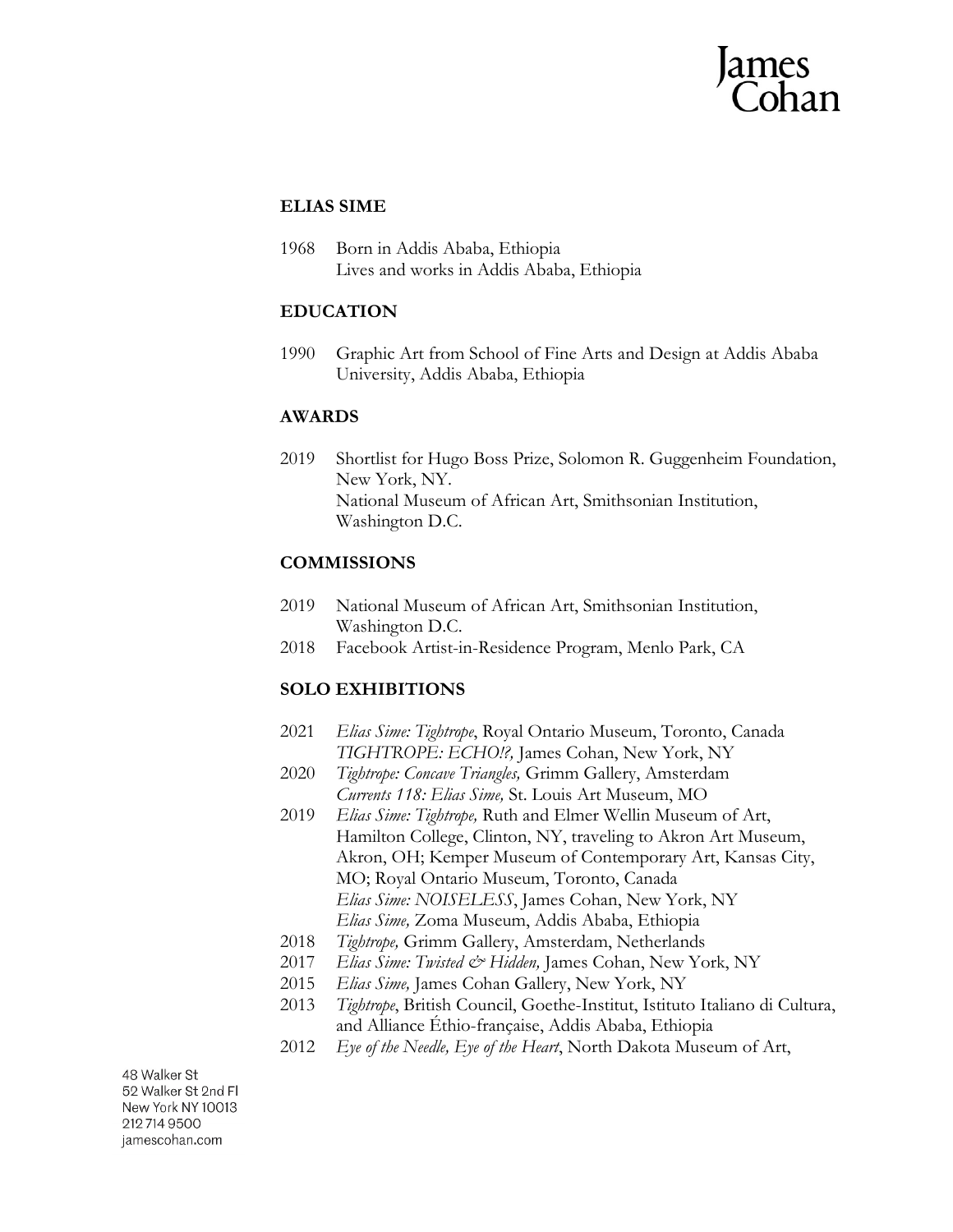Grand Forks, ND

- 2011 *Ants and Ceramicists*, British Council, Goethe-Institut, Istituto Italiano di Cultura, and Alliance Éthio-française, Addis Ababa, Ethiopia
- 2010 *Oedipus-Rex Opera*, Sydney Opera House, Sydney, Australia
- 2009 *Oedipus-Rex Opera*, Walt Disney Concert Hall, Los Angeles, CA *Eye of the Needle, Eye of the Heart*, Santa Monica Museum of Art, Santa Monica, CA
- 2008 *What is Love?*, Alliance Éthio-française, Addis Ababa, Ethiopia
- 2006 *Metamorphosis*, public mosaic sponsored by European Union and Zoma Contemporary Art Center, Addis Ababa, Ethiopia *GOTA Tarat-Tarat*, Alliance Éthio-française, Addis Ababa, Ethiopia
- 2004 *Min Neber*, Istituto Italiano di Cultura, Addis Ababa, Ethiopia
- 2002 *Retrospect Part 1,* part of *Giziawi #1*, Jara Park, Addis Ababa, Ethiopia
- 1999 Hilton Addis Ababa, Addis Ababa, Ethiopia
- 1998 Addis Ababa University, Addis Ababa, Ethiopia
- 1996 United Nations Economic Commission for Africa, Addis Ababa, Ethiopia
- 1995 Organization of African Unity, Addis Ababa, Ethiopia
- 1993 Alliance Éthio-française, Addis Ababa, Ethiopia

#### **GROUP EXHIBITIONS**

- 2022 *Life Altering: Selections from a Kansas City Collection, Faye G., Jo, and* James Stone Gallery, Boston University, Boston, MA *The Milk of Dreams,* Venice Biennale, curated by Cecilia Alemani, Venice, Italy
- 2021 *Reclaiming Magic*, Royal Academy of Arts, London, United Kingdom *Portals*, NEON, Athens, Greece *Experience & Expression*, Permanent Installation, Detroit Institute of the Arts, Detroit, MI *Butterflies Frolicking on the Mud: Engendering Sensible Capital*, Thailand Biennale 2021, Korat, Thailand *Networked Nature*, Art Vault, Thoma Foundation, Santa Fe, NM *Experience & Expression,* Permanent Installation, Detroit Institute of the Arts, Detroit, MI
- 2020 *Allied with Power: African and Africa Diaspora art from the Jorge M. Pérez Collection*, Pérez Art Museum Miami, FL *Recent Acquisitions by the Homestead Collection,* Norval Foundation, Cape Town, South Africa *RELATIONS: Diaspora and Painting*, Phi Foundation, Montréal, Canada *15th Anniversary Exhibition Where We Now Stand – In Order to Map the Future*, 21<sup>st</sup> Century of Contemporary Art, Kanazawa, Ishikawa, Japan

*Second Careers: Two Tributaries in African Art,* curated by Ugochukwu-Smooth Nzewi, Cleveland Museum of Art, Cleveland, OH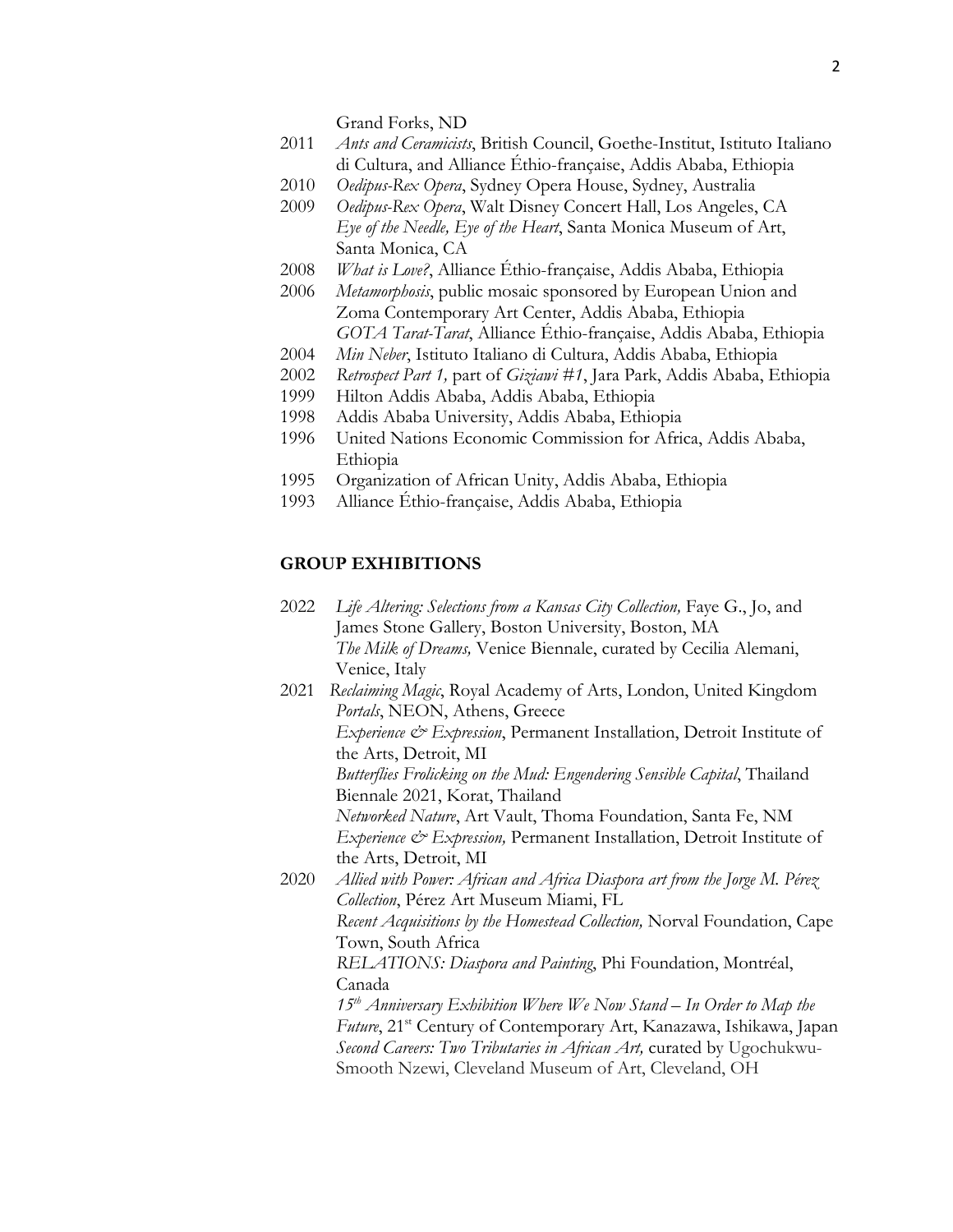*Materality – a testament to the challenge of tradition,* curated by Andrea Lewis, Iziko South African National Gallery, Cape Town, South Africa

- 2019 *Borders,* James Cohan, New York, NY
- 2018 *I Was Raised on the Internet,* Museum of Contemporary Art Chicago, Chicago, IL

*Grids,* James Cohan, New York, NY

- 2017 *Abstract Minded: Works by Six Contemporary African Artists*, N'Namdi Center for Contemporary Art, Detroit, MI *Innovative Approaches, Honored Traditions: The Ruth and Elmer Wellin Museum of Art at Five Years; Highlights from the Permanent Collection*, Ruth and Elmer Wellin Museum of Art, Hamilton College, Clinton, NY *THE ART SHOW – Art of the New Millenium in Taguchi Art Collection,*  Museum of Modern Art Gunma, Gunma, Japan
- 2016 *The Distance of a Day*, Israel Museum, Jerusalem, Israel Festival International d'Art Lyrique with Peter Sellars, Aix-en-Provence, France
- 2010 *Stitches*, Armory Center for the Arts, Pasadena, CA
- 2009 *Täarät-Täarät*, Haunch of Venison, London, United Kingdom
- 2008 *The Essential Art of African Textiles: Design Without End*, Metropolitan Museum of Art, New York, NY
- *Flow*, Studio Museum in Harlem, New York, NY 2006 *Green Flame*, New Crowned Hope Festival, directed by Peter Sellars, Vienna, Austria Goethe Institut - Addis Wubet and Zoma Contemporary Art

Center, Addis Ababa, Ethiopia

- 2005 *Hidden Talent*, European Union and Zoma Contemporary Art Center, Addis Ababa, Ethiopia *Addis Ababa Zare*, Addis Ababa University School of Fine Arts and Design, Addis Ababa, Ethiopia
- 2004 Dak'Art 2004, the 6th Biennale of Contemporary African Art, Dakar, Senegal
- 2003 *Min Neber*, Italian Cultural Institute, Addis Ababa, Ethiopia
- 2002 *Giziawi #1*, Meskel Square, Addis Ababa, Ethiopia
- 2000 Istituto Italiano di Cultura, Addis Ababa, Ethiopia
- 1999 Alliance Éthio-française, Addis Ababa, Ethiopia
- 1997 Goshu Gallery, Addis Ababa, Ethiopia Joint Exhibition of Dutch-Ethiopian Artists in the Netherlands and in Addis Ababa Fine Arts School, Ethiopia
- 1995 National Museum of Ethiopia, Addis Ababa, Ethiopia

#### **SELECTED BIBLIOGRAPHY**

- 2022 Greenberger, Alex, "Venice Biennale Names 213 Artists for 'Transhistorical' 2022 Edition," *Artnews,* February 6, 2022.
- 2021 Taylor, Kate, "*The 10 most stunning and startling artworks at Canadian galleries in 2021,"* The Globe and Mail, December 9, 2021.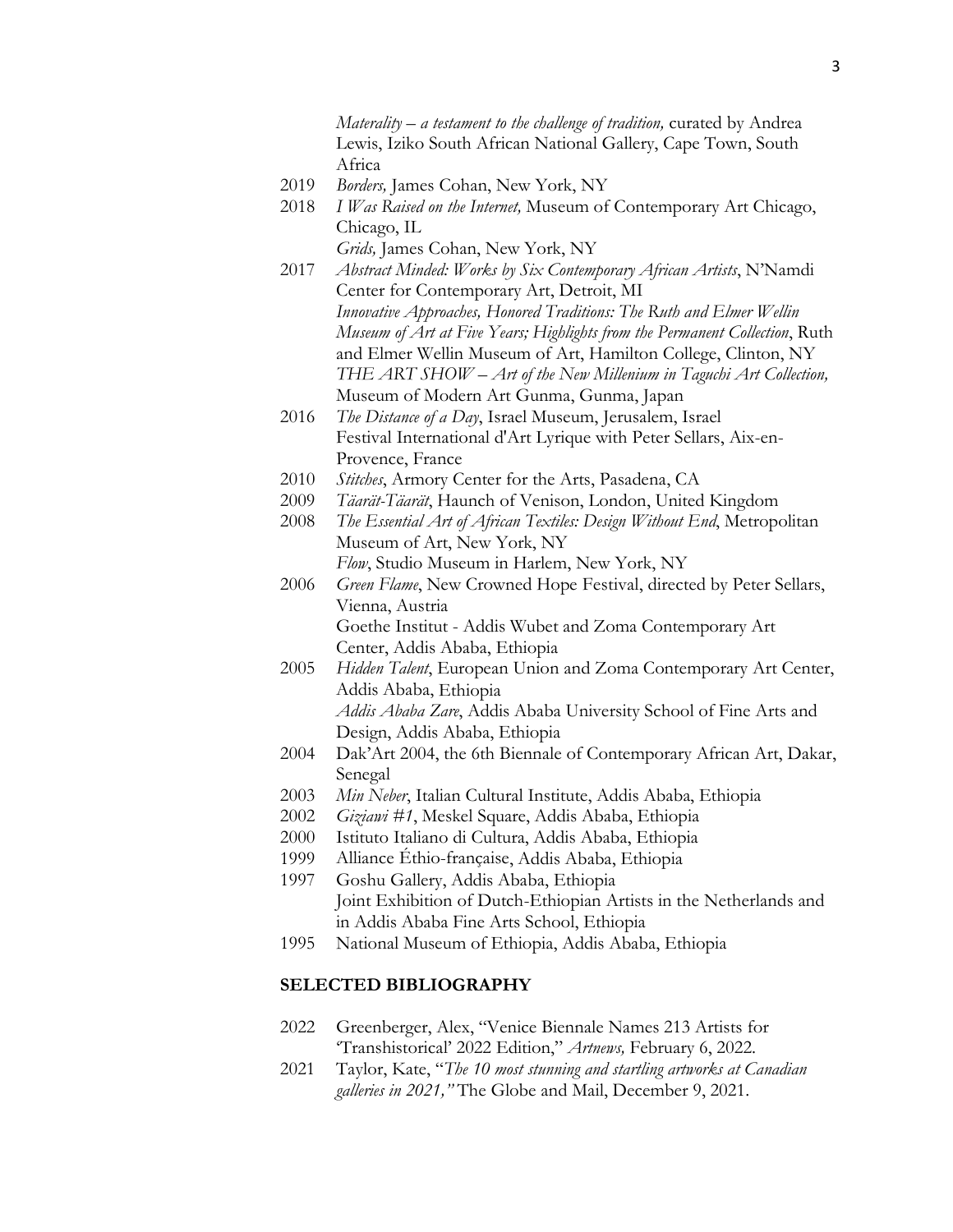Alleyne, Allyssia, "The 15 Best Booths at Frieze London and Frieze Masters 2021," *Artsy,* October 14, 2021. Taylor, Kate, "Now showing at the ROM: Ethiopian artist Elias Sime's landscapes made of recycled electronics," *The Globe and Mail*, July 4, 2021. "DIA features selection of contemporary works in 'Experience & Expression," *Grosse Poine News*, March 4, 2021. Baran, Jessica, "Elias Sime: Saint Louis Art Museum," *Artforum*, January 5, 2021 2020 Loos, Ted, "Museums Are Back, but Different: A Visitor's Guide," *New York Times*, October 21, 2020. Chisholm, Nan, "Elias Sime: Tightrope, Kemper Museum of Conttemporary Art," *KC Studio*, August 12, 2020. Fenstermaker, Will, "'I Had to Fight to Show What I Could Do': How Elias Sime Emerged as One of Africa's Leading Contemporary Artists," *Artnet News,* March 25, 2020. 2019 Rodney, Steph, "Love and Craftsmanship in the Relationship Between Machines and Humanity," *Hyperallergic,* September 17, 2019. Heinrich, Will, "Don't Miss These Art Shows and Events This Fall," *The New York Times,* September 12, 2019. "Your Concise New York Art Guide for Fall 2019," *Hyperallergic,*  September 10, 2019. Hatfield, Zack, "Interview: Elias Sime," *Artforum,* September 3, 2019. Yau, John, "Mosaics of Motherboards, Keyboards, and Wire," *Hyperallergic,* June 16, 2019. Johnson, Paddy, "The Art-Making Trend Outshining Large-Scale Sculpture in New York City's Best Shows," *Observer*, June 10, 2019. Valentine, Victoria L., "Through a Global Lens: Exploring Works on View at the First-Ever Manhattan Edition of 1-54 Contemporary African Art Fair," *Culture Type,* May 9, 2019. Laster, Paul, "Painting Portraits: Two Artists at 1-54 Contemporary African Art Fair," *Whitehot Magazine of Contemporary Art*, May 5, 2019. Battaglia, Andy, "From the Continent to the Island: 1-54 Contemporary African Art Fair Moves to Manhattan," *ARTnews,*  May 2, 2019. Droitcour, Brian, "Alternate Timeline," *Art in America*, May 1, 2019. "Elias Sime Set for Major U.S. Museum Shows in NY, Ohio and Kansas," *Tadias,* April 30, 2019. "Noiseless: Elias Sime's New Exhibition," *Tadias,* April 27, 2019. Donoghue, Katy, "Elias Sime," *Whitewall,* Spring, 2019. Brown, Kate, "'It's All About Life': Ethiopia's Newest Art Museum Doubles as an Experiment in Environmental Sustainability," *Artnet News,* April 22, 2019.

Mattioli, Guglielmo, "Addis Ababa's First Contemporary Art Museum Aims to Revive a Local Architectural Tradition," *Metropolis,*  January 22, 2019.

2018 Awake, Mik, "Ethiopian Enterprise: Artists Build a Future in Addis Ababa and Beyond," *ARTnews*, Summer 2018.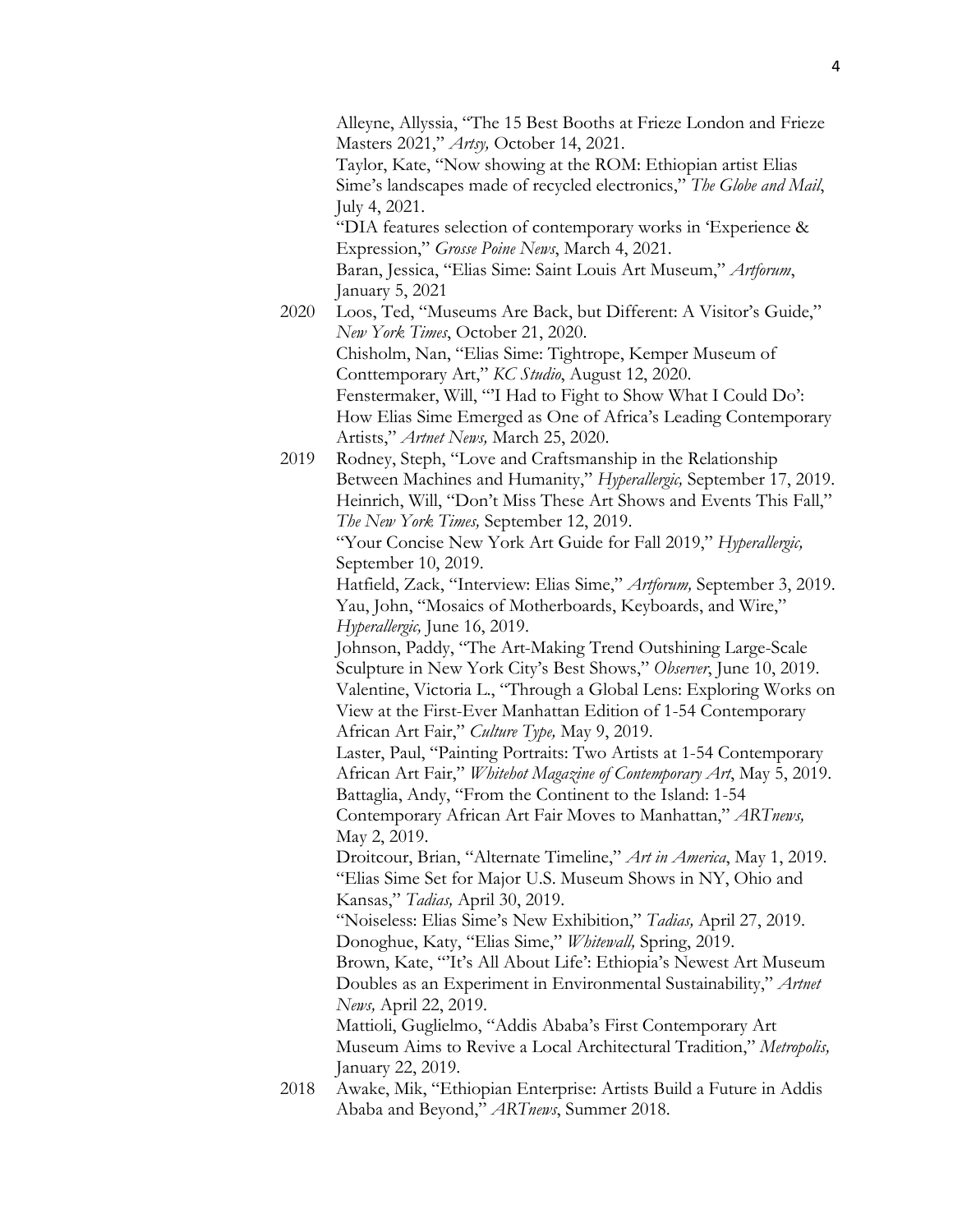- 2017 Blackburn, Virginia, "1:54 Art Fair Returns to London," *Financial Times*, October 5, 2017. Miller, Leigh Anne, "Elias Sime," *Art in America*, May 2017.
- 2016 Mitic, Ginanne Brownell, "Arts Center in Ethiopia Links Local and Global," *The New York Times*, June 16, 2016. "22 Contemporary African Artists Selected by *ARTPREMIUM*," *ARTPREMIUM*, Spring/Summer 2016. Obrist, Hans-Ulrich, "Feature: Elias Sime" *Pin-Up*, Spring Summer 2016.
- 2015 Gottschalk, Molly, 'From Massimiliano Gioni to Alex Gartenfield, Art-World Insiders Pick Art Basel in Miami Beach's Artists to Watch," *Artsy*, December 4, 2015. Rodney, Seph, "Finding Our Way Amid the Modern Fatalism of Circuit Boards," *Hyperallergic*, October 14, 2015. Cotter, Holland. "Elias Sime Recycles Discarded Objects Into Abstract Works," *The New York Times*, October 1, 2015. Allenchey, Alex, "In Sprawling Panels, Ethiopian Artist Elias Sime Recycles the First World's Circuit Boards," *Artsy*, October 1, 2015. "Elias Sime at James Cohan Gallery," *Art Fuse*, September 17, 2015. Goldstein, Andrew M., "10 of the Best Artworks of the 2015 Armory Show," *Artspace*, March 8, 2015.
- 2014 Cowcher, Kate, "Tightrope: Elias Sime," *African Arts*, Winter 2014.
- 2013 Tigabu, Tibebeselassie, "Art is my life," *The Reporter*, November 9, 2013.

Tigabu, Tibebeselassie, "The 'Heart to Heart' from Rome to Addis," *The Reporter*, May 3, 2013.

2011 Clothier, Peter, "The Art of Elias Sime," *The Huffington Post*, May 25, 2011.

- 2009 Latimer, Quinn, "Elias Sime," *Frieze*, June/August 2009 (Issue 124). "Elias Sime," *BBC World Service*, May 14, 2009. Morgan, Susan, "The Talk: Hut Couture," *The New York Times*, April 19, 2009. Ng, David, "Thrones, Masks and Ethiopia: A Guide to Understanding 'Oedipus Rex' at the L.A. Philharmonic," *Los Angeles Times*, April 16, 2009. Pagel, David, "Review: 'Elias Sime: Eye of the Needle, Eye of the Heart' at Santa Monica Museum of Art," *Los Angeles Times*, April 3, 2009. Goodale, Gloria, "The trash of life is Elias Sime's art," *The Christian Science Monitor*, March 13, 2009. Chenk, Scarlet, "For Elias Simé, every object tells a story," *Los Angeles Times*, February 18, 2009.
- 2008 Cotter, Holland, "Out of Africa, Whatever Africa May Be," *The New York Times*, April 4, 2008.

Assegued, Meskerem, "A retrospective observation of Elias Sime," *African Identities,* November 2008.